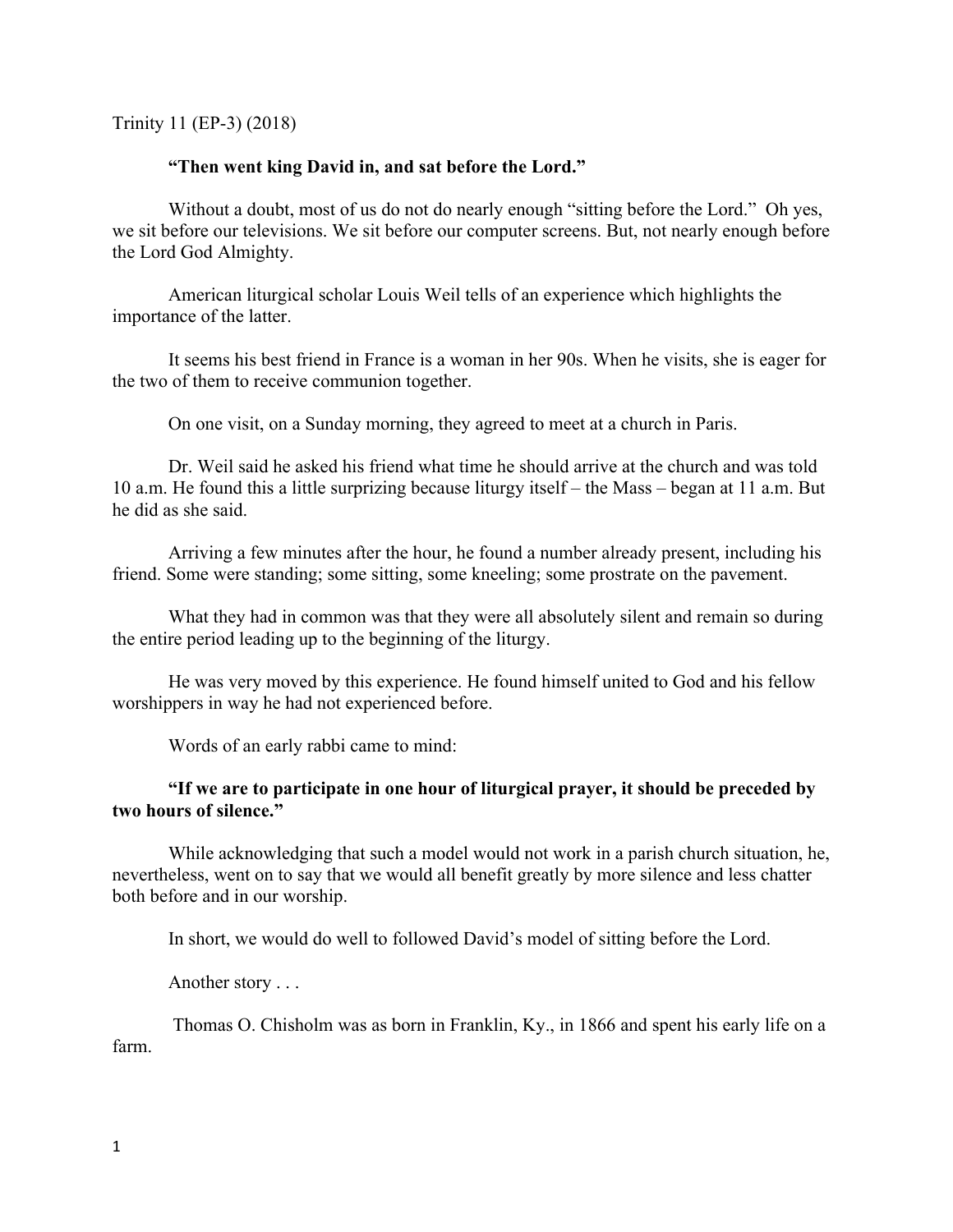As an adult, he worked as an educator, the editor of a newspaper and finally as the manager and editor of a Christian magazine.

Though talented and industrous, ill health, kept him from achieving much worldly and financial success.

Yet, as he sat before God reflecting on how his life was spent, he was able to write: Great is thy faithfulness.

 *Morning by morning new mercies I see All I have needed Thy hand hath provided Great is Thy faithfulness, Lord unto me!*

This morning, I want to encourage you (even as I encourage myself) to learn the art of holy silence.

In my early experience of the Episcopal Church, silence before worship was one thing that distinguished her from other Protestant churches. It was taken for granted.

When you went for service, you went to your pew, pulled down your kneeler, knelt, did your business with God *and remained silent*. You prepared yourself worship. The rabble of the world outside was left behind.

That silence, I am sorry to say, is not as evident in our churches today as it was in the days of my youth.

I am reminded of a story.

This, by the way, is no preacher fable. It really did happen.

Prior to an evening service in a non-Episcopal Church – the exact denomination will not be disclosed -- the organist played softly as the people gathered. To her dismay, though, the roar from the assembling congregation got louder and louder.

At first, she tried increasing the volume of the organ, putting on a few more stops. It didn't work. People just talked louder.

As that was not working, she tried something else. Very suddenly, she lowered the volume. You will never guess what happened? A high woman's voice was heard throughout the whole church saying: "She did?"

Just maybe, we need to re-learn the art of holy silence. After all there is good biblical warrant for it. Indeed, it comes from none other than God Himself. Speaking through the Old Testament prophet Isaiah, He says:

**"In quietness and in confidence shall be your strength."**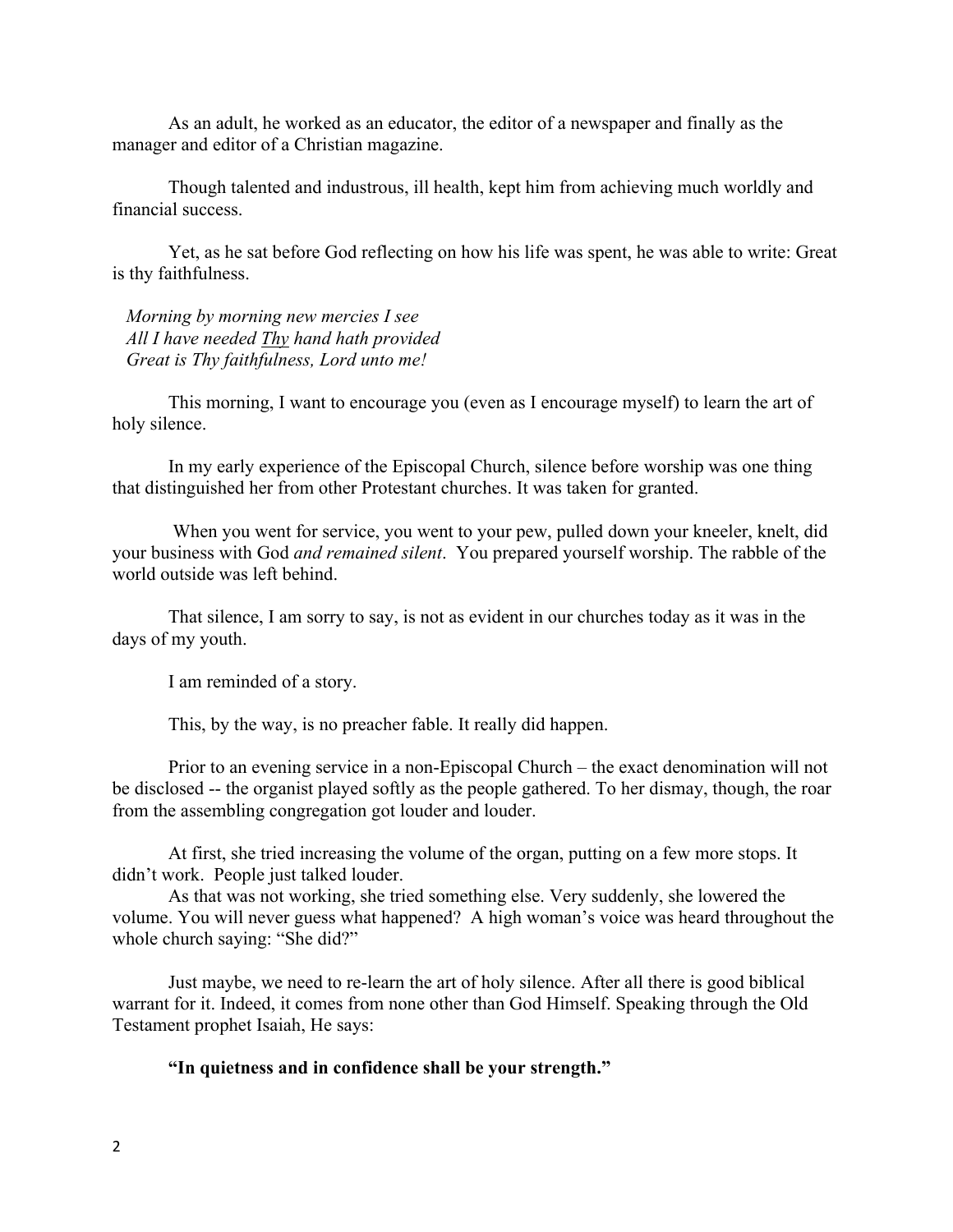### Anglican theologian J.I. Packer has written: **"Christian faith means hearing, noting, and doing what God says."**

How are we going to 'note' and 'do' if we don't hear? How are we going to hear if we are always talking? Well, I think you get my point. ///

Let's turn now and look more closely at what was going on in David's life in today's passage.

In the verses just preceding where we picked up reading, David had gotten the idea of building God a house. At the time the ark of the covenant was still housed in a tent. He meanwhile lived in a magnificent house of cedar. It just didn't seem right.

And so, David told the prophet Nathan what was on his heart.

Sensing the king's sincerity, the prophet gave him the green light. He told him to go build his Temple and God would be with him.

But that very night, God gave Nathan a very different message to take back to the king. That message was this:

Such a house would indeed be built, but it would not be built by David. His son would build it.

But, God had an even greater message for Nathan to deliver to David: God wanted to build David a house.

Not one of wood or stone, mind you, but a dynasty, a dynasty to which there would be no end.

We who live in this side of the cross know how God made good on that promise. The ultimate king to come out David's loins was and is King Jesus.

His rule is forever. And more than that, His rule is **universal**. It encompasses all people, yes, even those nations that were not looking for a Messiah. No, one is left out.

It is in response to this revelation, that we find David sitting before the Lord. His stance is one of humility and awe.

One commentator has written:

### **"David's attitude wasn't 'I am so great that even God gives me gifts.' His attitude was, 'God is so great that he gives even me gifts.'"**

That should be our response as well: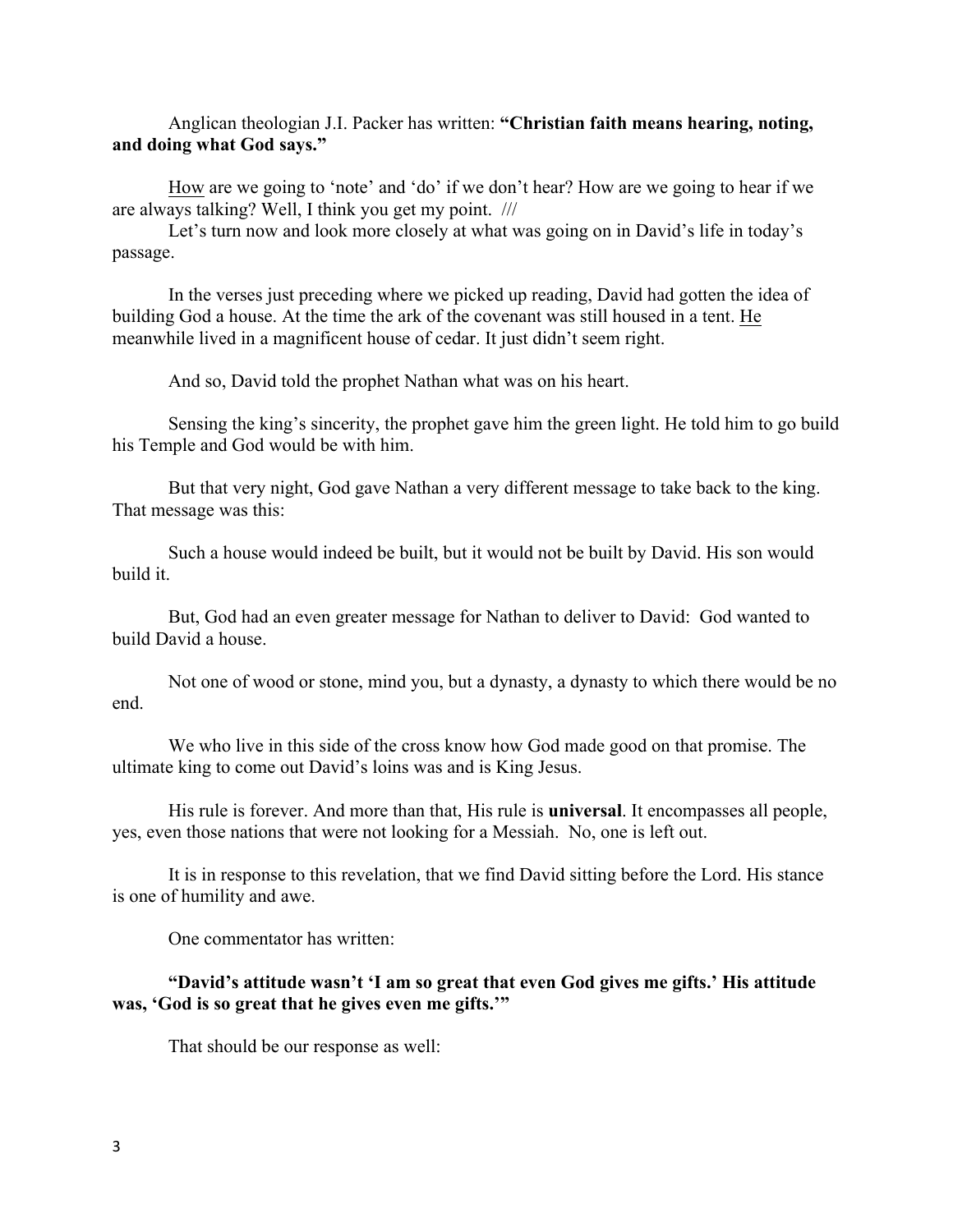"Why me? Everything I have and am is gift. I didn't earn or deserve any of your blessings, O Lord my God, and yet you have bestowed them on me."

And, of course, the natural sequel is thanksgiving. In the words of the children's chorus:

# **Thank you, Lord, for saving my soul, Thank you, Lord, for making me whole; Thank you, Lord, for giving to me Thy great salvation so rich and free.**

But, David did something else that day. Not only did he sit before God, he appropriated God's promise.

What do I mean by 'appropriated'? I think that will become apparent as we look at verse 25. Here, David prays:

# **"O Lord God, the word that thou hast spoken concerning thy servant, and 'concerning his house, establish it for ever."**

It works like this. David has been handed a cheque. The cheque has been signed by God. But David must take it to the bank and cash it, and this is what we find him doing when he says, **"Establish it."**

The same is true in our lives.

Just because God promises something does not mean that we possess that thing in fact. No, we must reach out and claim it. We must appropriate it.

Allow me to give you three examples of what I am talking about:

The first concerns **forgiveness**. In the Scriptures, God promises forgiveness. It's real and it is offered as a gift. But, that gift must be received. It mustn't be left on the table.

1 John 1:9 tells us as much:

"If we confess our sins, he [God] is faithful and just to forgive us *our* sins."

Do you see the point I am making?

A second example concerns **peace**. **"My peace I give to you,"** says Jesus in John 14:27.

But, that peace must likewise be appropriated. With David, we must say, "Let it be established." We must open our hearts and let God plant it there.

A still third example concerns **guidance**.

In Psalm 32:8 God solemnly promises: